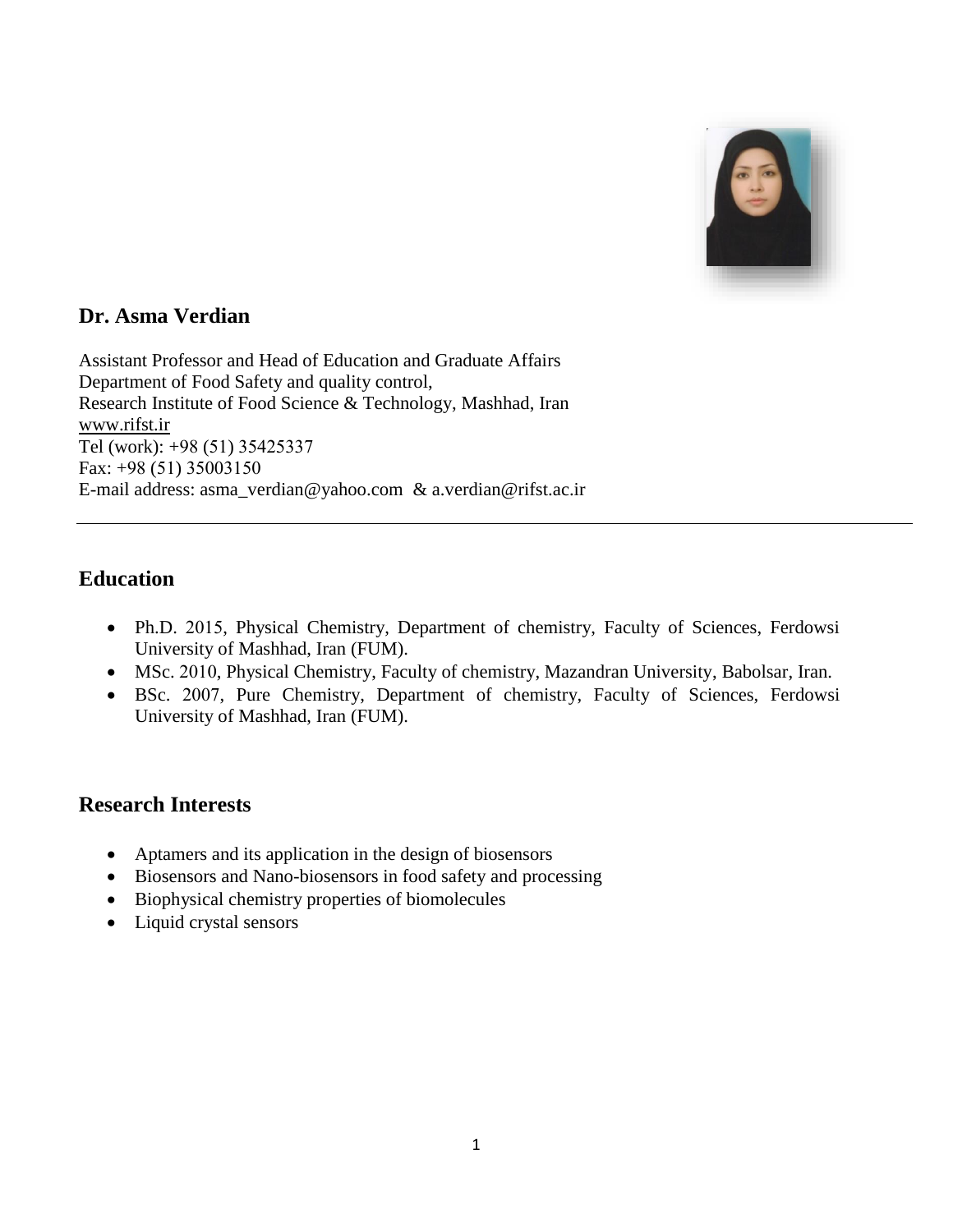### **Publications**

- 1. A Cationic Surfactant-Decorated Liquid Crystal-Based Sensor for Sensitive Detection of Quinoline Yellow, *Scientific Reports*, 2021, accepted. Impact factor: **5.13**
- 2. A Novel Dual-Response Aptasensor for Ultra-Sensitive Monitoring of Food Toxin: A Combination of Polarized and Fluorescence Microscopy Imaging, *Food Control*, 2021, Revise. Impact factor: **5.55**
- 3. [Development of a novel liquid crystal Apta-sensing platform using P-shape molecular switch,](https://www.sciencedirect.com/science/article/pii/S0956566321009192) Asma Verdian, Zahra Khoshbin, Chih-Hsin Chen, *[Biosensors and Bioelectronics](https://www.sciencedirect.com/science/journal/09565663)*, 2021, accepted. Impact factor: **10.62**
- 4. [Liquid Crystal-based Biosensors as Lab-On-Chip Tools: Promising for Future On-Site Detection](javascript:void(0))  [Test Kits,](javascript:void(0)) Z Khoshbin, K Abnous, SM Taghdisi, A Verdian, *TrAC Trends in Analytical Chemistry*, 2021, 116325. Impact factor: **12.3**
- 5. [A Novel Liquid Crystal-based Aptasensor for Ultra-Low Detection of Ochratoxin A using a π-](https://www.sciencedirect.com/science/article/pii/S0956566321004942)[Shaped DNA Structure: Promising for Future On-Site Detection Test Strips,](https://www.sciencedirect.com/science/article/pii/S0956566321004942) Z Khoshbin, K Abnous, SM Taghdisi, A Verdian, *[Biosensors and Bioelectronics,](https://www.sciencedirect.com/science/journal/09565663)* 2021, 191, 113457. Impact factor: **10.62**
- 6. Equipment-free and visual detection of  $Pb^{2+}$  ion based on curcumin modified bacterial cellulose nanofiber, Elham Sheikhzadeh , Sara Naji-Tabasi , Simin Kolahi-Ahari , Asma Verdian, *Journal of the Iranian Chemical Society*, 2021, 1-8. Impact factor: **2.02**
- 7. An ultrasensitive platform for PCB77 [detection: New strategy for liquid crystal-based aptasensor](javascript:void(0))  [fabrication,](javascript:void(0)) A Verdian, Z Rouhbakhsh, E Fooladi, *Journal of Hazardous Materials*, 2021, 402, 123531. Impact factor: **10.59**
- 8. [Study of quality characteristics, microbial contamination, heavy metals and toxins in different](javascript:void(0))  [types of internal and imported rice,](javascript:void(0)) S Naji-Tabasi, A Verdian, H Zamani, L Asghari, S Shirazi, *Journal of Food Hygiene*, **2021**, 10 (39).
- 9. [Novel Colorimetric Indicator Based on Cellulose Nanofiber to Monitor the Meat Spoilage,](javascript:void(0)) A Verdian, E Sheikhzadeh, *journal of innovation in food science and technology*, 2021, accepted.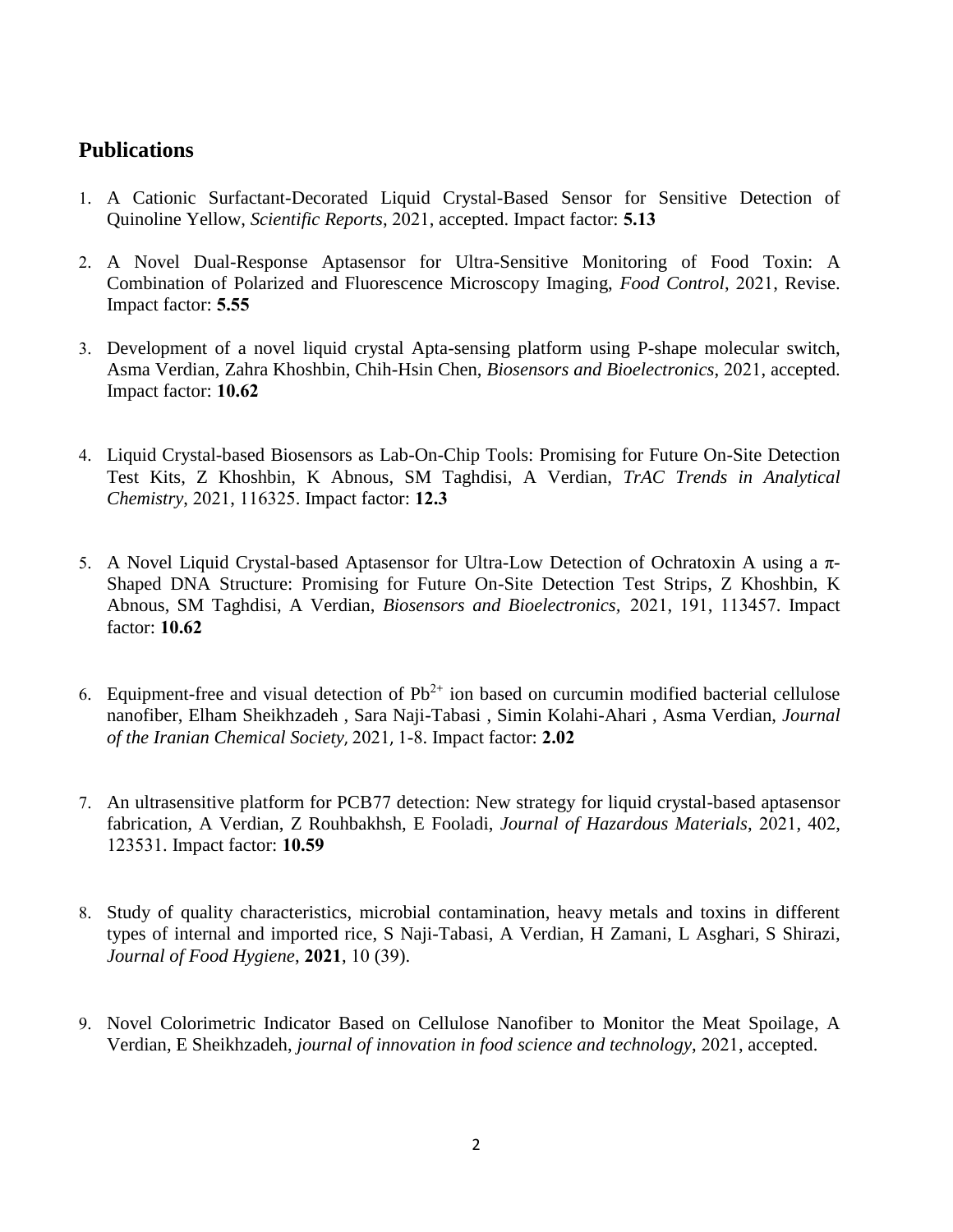- 10. [Recent advances in computational methods for biosensor design,](javascript:void(0)) Z Khoshbin, MR Housaindokht, M Izadyar, MR Bozorgmehr, A Verdian, *Biotechnology and Bioengineering*, 2020, accepted. Impact factor: **4.53**
- 11. The investigation of the G-quadruplex aptamer selectivity to  $Pb^{2+}$  ion: a joint molecular dynamics [simulation and density functional theory study,](javascript:void(0)) Z Khoshbin, MR Housaindokht, M Izadyar, MR Bozorgmehr, A Verdian, *Journal of Biomolecular Structure and Dynamics*, 2020, 3659-3675. Impact factor: **3.39**
- 12. [Aptasensors as promising new tools in Bisphenol A detection-An invisible pollution in food and](javascript:void(0))  [environment,](javascript:void(0)) SH Rajabnejad, H Badibostan, A Verdian, GR Karimi, E Fooladi, J Feizy, *Microchemical Journal*, 2020, 104722. Impact factor: **4.82**
- 13. [Temperature and molecular crowding effects on the sensitivity of T30695](javascript:void(0)) aptamer toward  $Pb^{2+}$  [ion: a joint molecular dynamics simulation and experimental study,](javascript:void(0)) Z Khoshbin, MR Housaindokht, M Izadyar, MR Bozorgmehr, A Verdian, *Molecular Simulation*, 2020, 592-603. Impact factor: **2.18**
- 14. [A low-cost paper-based aptasensor for simultaneous trace-level monitoring of mercury \(II\) and](javascript:void(0))  [silver \(I\) ions,](javascript:void(0)) Z Khoshbin, MR Housaindokht, A Verdian, *Analytical biochemisty*, 2020, 113689. Impact factor: **3.36**
- 15. [Design of a liquid crystal-based aptasensing platform for ultrasensitive detection of tetracycline,](javascript:void(0)) Z Rouhbakhsh, A Verdian, G Rajabzadeh, *Talanta*, 2020, 120246. Impact factor: **6.01**
- 16. [A simple paper-based aptasensor for ultrasensitive detection of lead \(II\) ion,](javascript:void(0)) Z Khoshbin, MR Housaindokht, M Izadyar, A Verdian, MR Bozorgmehr, *Analytica chimica acta*, 2019, 70-77. Impact factor: **6.56**
- 17. [Theoretical design and experimental study of new aptamers with the improved target-affinity:](javascript:void(0))  New insights into the  $Pb^{2+}$ [-specific aptamers as a case study,](javascript:void(0)) Z Khoshbin, MR Housaindokht, M Izadyar, MR Bozorgmehr, A Verdian, *Journal of Molecular Liquids*, 2019, 111159. Impact factor: **6.16**
- 18. [Recent progress in the development of recognition bioelements for polychlorinated biphenyls](javascript:void(0))  [detection: Antibodies and aptamers,](javascript:void(0)) A Verdian, E Fooladi, Z Rouhbakhsh, *Talanta*, 2019, 123- 135. Impact factor: **6.01**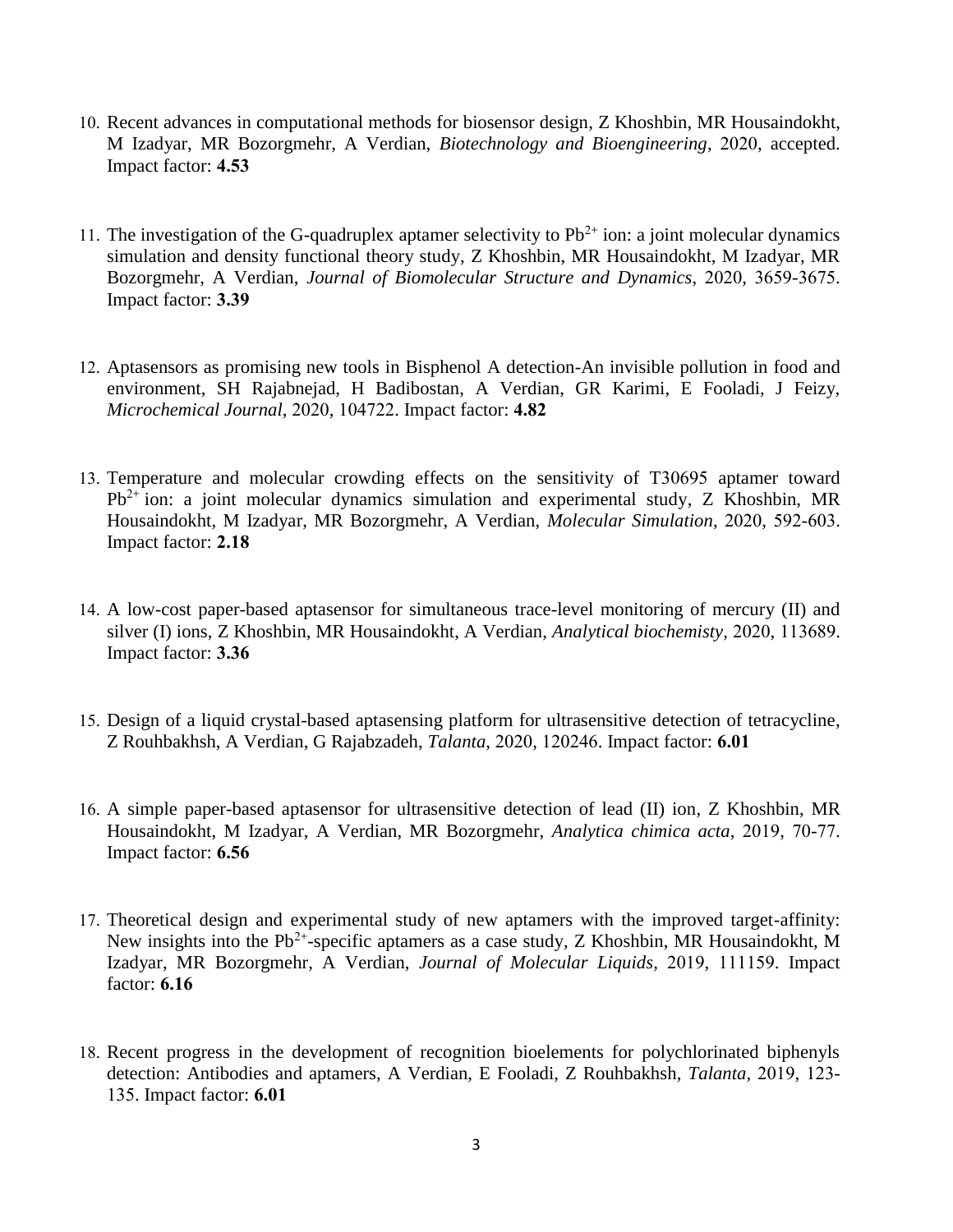- 19. [Recent progress in the development of recognition bioelements](javascript:void(0)) for polychlorinated biphenyls [detection: Antibodies and aptamers,](javascript:void(0)) A Verdian, E Fooladi, Z Rouhbakhsh, *Talanta*, 2018, 123- 135. Impact factor: **6.01**
- 20. [Detection of chloramphenicol using a novel apta-sensing platform based on aptamer terminal](javascript:void(0))[lock in milk samples,](javascript:void(0)) M Javidi, MR Housaindokht, A Verdian, BM Razavizadeh, *Analytica chimica acta*, 2018, 116-123. Impact factor: **6.56**
- 21. [Simultaneous detection and determination of mercury \(II\) and lead](javascript:void(0)) (II) ions through the [achievement of novel functional nucleic acid-based biosensors,](javascript:void(0)) Z Khoshbin, MR Housaindokht, A Verdian, MR Bozorgmehr, *Biosensors and Bioelectronics*, 2018, 130-147. Impact factor: **10.62**
- 22. [A sensitive electrochemical aptasensor based on single wall carbon nanotube modified screen](javascript:void(0))  [printed electrode for detection of Escherichia coli O157: H7,](javascript:void(0)) MR Housaindokht, A Verdian, E Sheikhzadeh, P Pordeli, *Adv. Mater. Lett.*, 2018, 369-374.
- 23. [Apta-nanosensors for detection and quantitative determination of acetamiprid–A pesticide residue](javascript:void(0))  [in food and environment,](javascript:void(0)) A Verdian, *Talanta*, 2018, 456-464. Impact factor: **6.01**
- 24. Biophysical probing the binding properties of a  $Cu(II)$  complex to G-quadruplex DNA: An experimental and computational study, [Mohammad Reza Housaindokht,](http://www.researchgate.net/researcher/82627578_Mohammad_Reza_Housaindokht) AsmaVerdian-Doghaei, *Luminescence, 2016,* 22-29. Impact factor: **2.46**
- 25. Spectroscopic and molecular modeling study on the separate and simultaneous bindings ofalprazolam and fluoxetine hydrochloride to human serum albumin (HSA): with the aim of the druginteractions probing, F [Dangkoob,](http://www.researchgate.net/researcher/2055711739_Faeze_Dangkoob) [MR Housaindokht,](http://www.researchgate.net/researcher/2055713898_Mohmmad_Reza_Housaindokht) A [Asoodeh,](http://www.researchgate.net/researcher/39516105_Ahmad_Asoodeh) O [Rajabi,](http://www.researchgate.net/researcher/2055704028_Omid_Rajabi) Z [Rouhbakhsh-](http://www.researchgate.net/researcher/59011383_Zeinab_Rouhbakhsh_Zaeri)[Zaeri,](http://www.researchgate.net/researcher/59011383_Zeinab_Rouhbakhsh_Zaeri) **A Verdian-Doghaei**, *SpectrochimicaActa Part A: Molecular and Biomolecular Spectroscopy,* 2015, 1106–1119. Impact factor: **4.1**
- 26. Spectroscopic study of the interaction of insulin and itsaptamer sensitive optical detection of insulin, A. Verdian-Doghaei, [M. R. Housaindokht,](http://www.researchgate.net/researcher/82627578_M_R_Housaindokht) *Journal of Luminescence, [159,](http://www.sciencedirect.com/science/journal/00222313/159/supp/C) 2015, 1–8*. Impact factor: **3.6**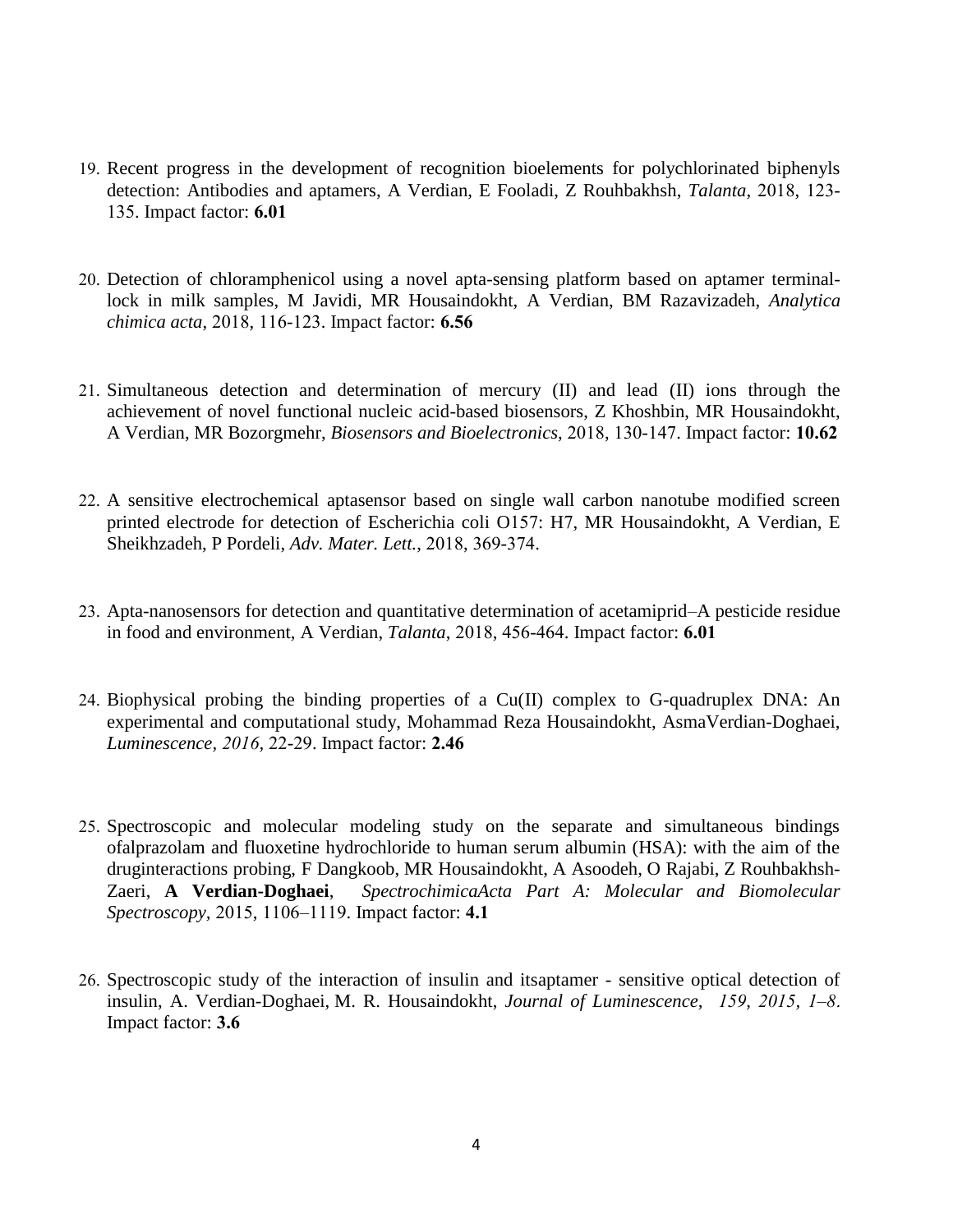- 27. Molecular crowding effects on conformation and stability of G-quadruplex DNA structure: Insights from molecular dynamic simulation, A Verdian-Doghaei, [M R Housaindokht,](http://www.researchgate.net/researcher/82627578_M_R_Housaindokht) [M R](http://www.researchgate.net/researcher/59005726_M_R_Bozorgmehr)  [Bozorgmehr,](http://www.researchgate.net/researcher/59005726_M_R_Bozorgmehr) *Journal of Theoretical Biology,* 2015, 103–112. Impact factor: **2.69**
- 28. Conformational switch of insulin-binding aptamer into G-quadruplex induced by  $K^+$  and  $Na^+$ : an [experimental and theoretical approach,](javascript:void(0)) A Verdian-Doghaei, MR Housaindokht, MR Bozorgmehr, K Abnous, *Journal of Biomolecular Structure and Dynamics,* 2015, 1153-1163.
- 29. [Spectroscopic and Molecular Modeling Based Approaches to Study on the Binding Behavior of](http://link.springer.com/article/10.1007/s10895-014-1405-0)  [DNA with a Copper \(II\) Complex.](http://link.springer.com/article/10.1007/s10895-014-1405-0) F [VahdatiRad,](http://www.researchgate.net/researcher/2048869848_Fatemeh_Vahdati_Rad) [MR Housaindokht,](http://www.researchgate.net/researcher/82627578_Mohammad_Reza_Housaindokht) [R Jalal,](http://www.researchgate.net/researcher/13891582_Razieh_Jalal) [H](http://www.researchgate.net/researcher/2021574152_Hossein_Eshtiagh_Hosseini)  [EshtiaghHosseini,](http://www.researchgate.net/researcher/2021574152_Hossein_Eshtiagh_Hosseini) A Verdian-Doghaei, [S. Sadeghi,](http://www.researchgate.net/researcher/2049002335_Sadegh_Sadeghi_Goghari) Journal of fluorescence, 2014, 1225-1234. Impact factor: **2.22**
- 30. A fluorescent aptasensor for Potassium ion detection based triple-helix molecular switch, **A**  Verdian-Doghaei, [MR Housaindokht,](http://www.researchgate.net/researcher/82627578_M_R_Housaindokht) [Kh Abnous,](http://www.researchgate.net/researcher/2053391244_Kh_Abnous) *Analytical Biochemistry,* 2014, 72–75. Impact factor: **3.36**
- 31. Densities, Viscosities, and Volumetric Properties of Binary Mixtures of 1,2-Propanediol + 1- Heptanol or 1-Hexanol and 1,2-Ethanediol  $+$  2-Butanol or 2-Propanol at (T = 298.15, 303.15, and 308.15) K, A Verdian-Doghaei, [AA Rostami,](http://www.researchgate.net/researcher/82728672_Abbas_A_Rostami) [A Omrani,](http://www.researchgate.net/researcher/28257661_Abdollah_Omrani) *J. Chem. Eng. Data* 2010**,** 2894–2899. Impact factor: **2.69**

# **Research projects**

- Green smart ink based on waste of shrimp and phytochemicals to monitor spoilage (project leader)
- Liquid Crystal aptasensors for measuring two seafood contaminants: phycotoxin and heavy metal ions (project leader)
- Liquid crystal biochip based on aptamer for detection and quantitative determination of Ochratoxin A (project leader)
- A novel liquid crystal-based aptasensor for sensitive detection of environmental pollutant Ochratoxin A (participation)
- A novel method for sensitive detection of lead (II) ion as an environmental pollutant and a threat to the health and safety of foodstuffs (participation)
- A novel method for sensitive detection of environmental pollutant Ochratoxin A (participation)
- Designing a Quality Assessment and Rice Ranking Model Based on Tayyib Indices (project leader)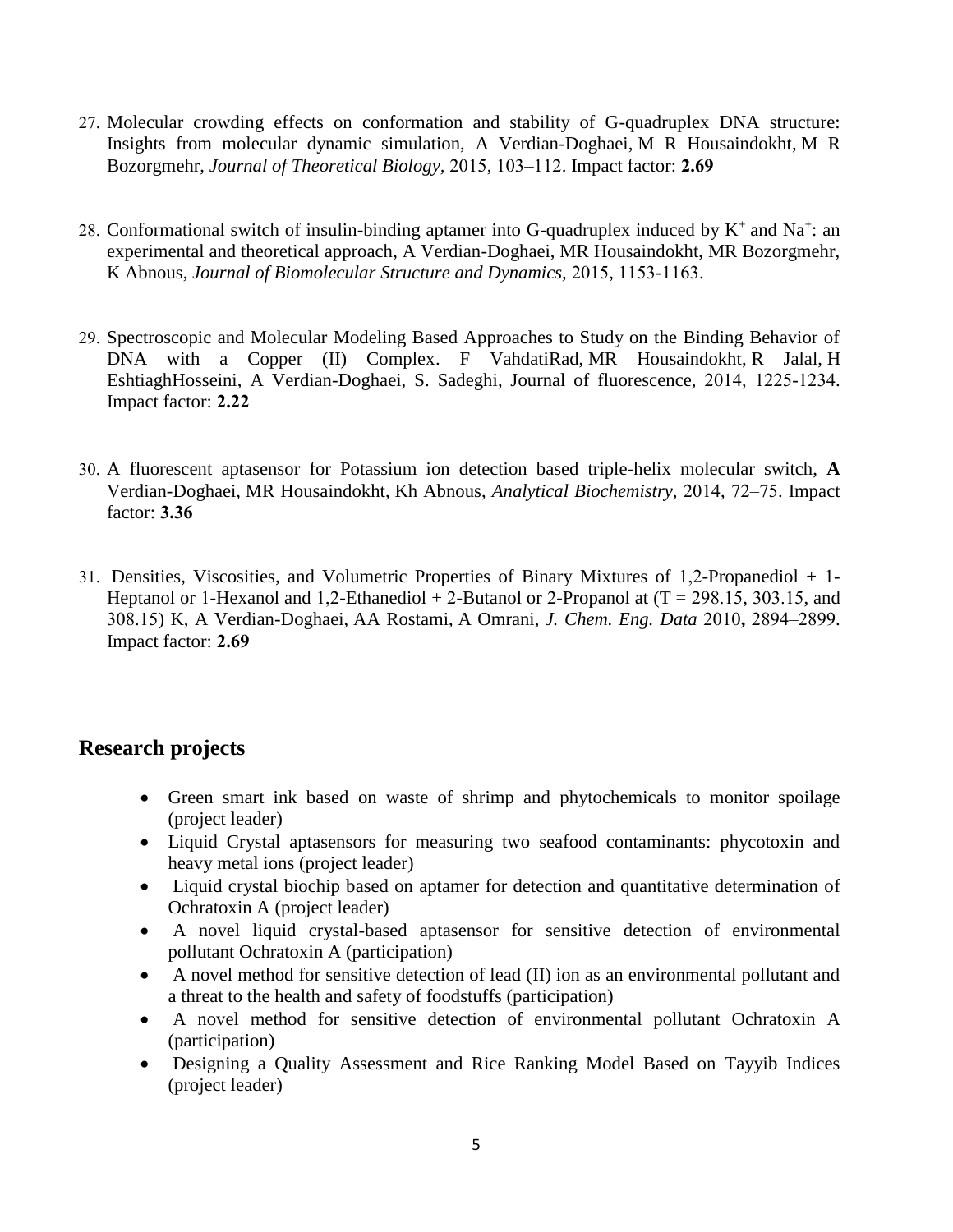- Colorimetric Tetracyclin aptasensor by masking surfaces of catalytically active gold nanoparticles (participation)
- A novel fluorescence aptasensor for the rapid determination of chloramphenicol in milk samples (participation)
- Fabrication of a crystal-liquid aptasensor for the detection of residual tetracycline in milk (project leader)
- Design and fabrication of a crystal-liquid aptasensor for detection of PCB77 (project leader)
- Rapid detection of E.Coli O157 in drinking water with the naked eye (participation)
- Electrochemical and spectroscopic study of the interaction of the bis(2-amino-4 methylpyridinium)transdiaquabis(pyrazine-2,3-dicarboxylato)-cuprate(II) hexahydrate with intramolecular G-quadruplex structure (participation)
- An electrochemical aptasensor for Ricin detection (participation)

# **Teaching Experience**

- Physical Chemistry, engineering department, Payame Noor University of Mashhad, Mashad, Iran.
- General chemistry, Basic Sciences department, Payame Noor University of Mashhad, Mashad, Iran.
- Familiar with a variety of controllers in the food industry, Ph.D. of Food nanotechnology, RIFST, Mashad, Iran.
- Food Safety, Ph.D. of Food nanotechnology, RIFST, Mashad, Iran.

# **Education activities**

- Design and validation of an amperometric biosensor for Quantitative determination of Methanol in Floral waters (advisor), [Ms Thesis,](https://www.researchgate.net/publication/309068722_Ms_Thesis_Yuksek_Lisans_Tezi) Mashhad University of Medical Sciences
- Design Nano-aptasensor Chloramphenicol antibiotic in milk samples and physical biochemistry review (advisor), [Ms Thesis,](https://www.researchgate.net/publication/309068722_Ms_Thesis_Yuksek_Lisans_Tezi) Ferdowsi university of Mashhad.
- Design, prepare and physical chemistry study of a novel aptamer-based nanobiosensor for simultaneous detection of mercury(II) and lead(II) ions, (advisor), [Ph.D. thesis,](http://www.sciencemag.org/careers/2018/04/how-write-your-phd-thesis) Ferdowsi university of Mashhad.
- Design of colorimetric Nano-aptasensor for PCB77 detection based gold nanoparticles (advisor), [Ms Thesis,](https://www.researchgate.net/publication/309068722_Ms_Thesis_Yuksek_Lisans_Tezi) Ferdowsi university of Mashhad.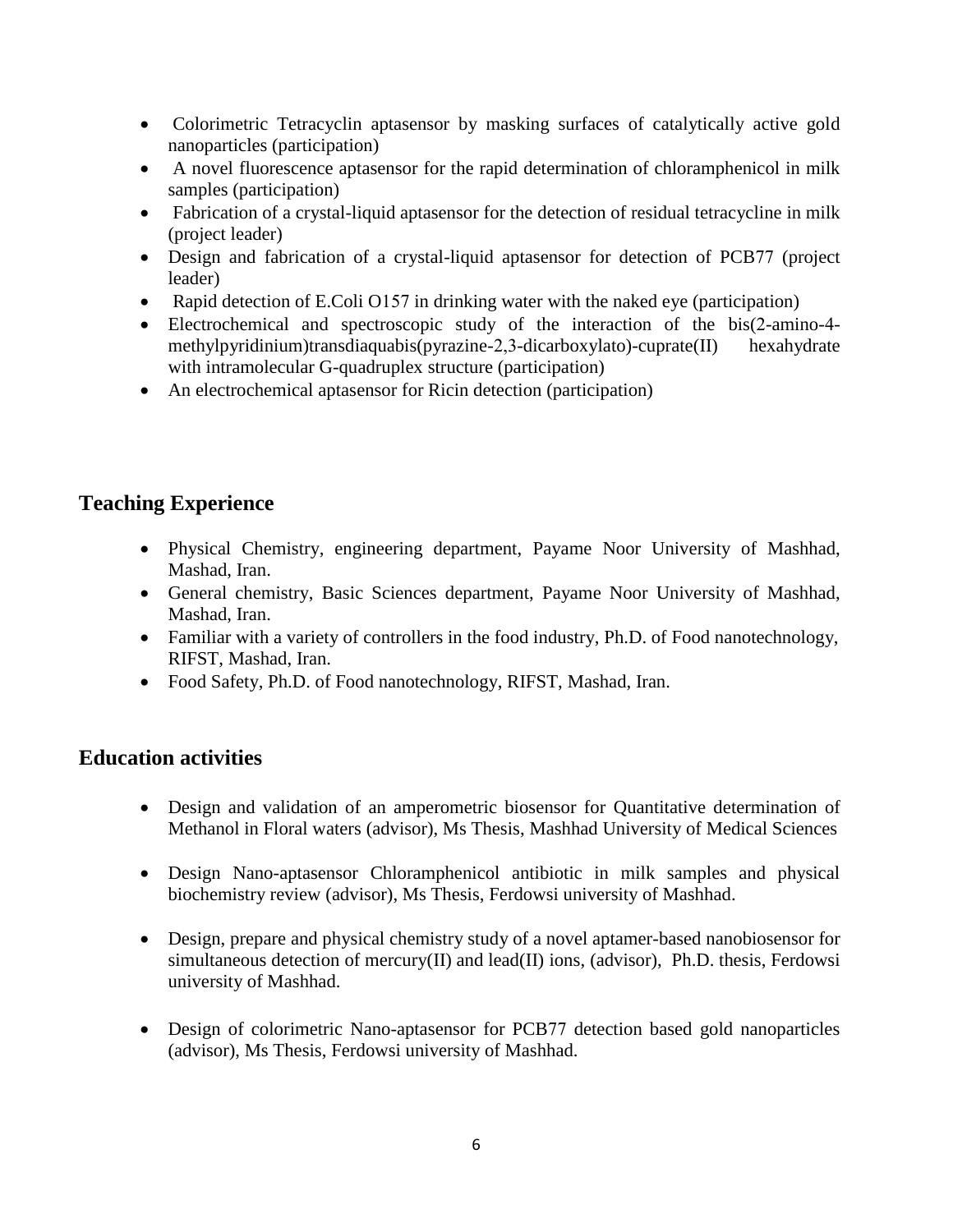- Study of the Interaction of Sunset Yellow and CTAB Surfactant for Application in Liquid Crystal Sensor (advisor), [Ms Thesis,](https://www.researchgate.net/publication/309068722_Ms_Thesis_Yuksek_Lisans_Tezi) Private University in Bandar Abbas.
- Design of a sensitive optical sensor for the detection of the oral color of quinolone yellow based on liquid crystal (advisor), [Ms Thesis,](https://www.researchgate.net/publication/309068722_Ms_Thesis_Yuksek_Lisans_Tezi) Private University in Bandar Abbas.

# **Conference presentation**

- **A Verdian\***, AA Rostami, A Omrani "Densities, Viscosities, Refractive Indexes and Excess Molar Volumes of Binary Mixtures (1, 2-Propanediol + 1- Heptanol, or 1- Hexanol) and (1, 2-Ethanediol + 2-Butanol, 2-Propanol) at various temperatures*." 12th Iranian Physical Chemistry Seminar, Kurdistan University, Sanandaj, Iran, 2009.*
- **A Verdian\***, MR Housaindokht "Physico-chemical studies of the interaction between insulin and its aptamer (IBA) by using UV-Vis spectroscopy." *16th Iranian Physical Chemistry Seminar, Mazandaran University, babolsar, Iran, 2013.*
- **A Verdian\***, MR Housaindokht, MR Bozorgmehr "The role of cations in stability of human telomeric G-quadruple: a Molecular Dynamics Simulation study" *16th Iranian Chemistry Seminar, Yazd University, Yazd, Iran, 2013.*
- **A Verdian\***, MR Housaindokht, *Third National Conference on New Technologies of chemistry and chemical engineering, [Islamic Azad University,](http://en.wikipedia.org/wiki/Islamic_Azad_University) Ghouchan, , Iran, 2014.*
- **A Verdian\***, The Potential of aptamer-based biosensor for determination of gluten, The *1st " Nutrition: from Laboratory Research to Clinical Studies*" (NLRCS), 6-8 September, Mashhad, Iran, 2017.
- **A Verdian\***, Recent advances in DNA-based biosensor for halal authentication A review, *the 1st "international Halal conference*, Mashhad, Iran, 13-15 December 2017.
- **Asma Verdian\***, Zahra Arefi, A novel [enzymatic](http://www.sciencedirect.com/science/article/pii/S073497501100156X) biosensor for the determination of Methanol, *2nd International and 25th Iranian Congress on Food Science and Technology*, Sari, Iran, 2018.
- **Asma Verdian\***, Zahra Arefi, Methanol detection in some Iranian herbal-distillates using [,](http://pubs.rsc.org/en/content/articlehtml/1999/an/a905295j) *2nd International and 25th Iranian Congress on Food Science and Technology*, Sari, Iran, 2018.
- Z Khoshbin, MR Housaindokht\*, M Izadyar, MR Bozorgmehr, **A Verdian,** The Investigation of the T30695 Aptamer Selectivity toward  $Pb^{2+}$  Ion: A Molecular Dynamic Simulation Study, *15th CBC Conference on Biophysical Chemistry,* 2018*.*